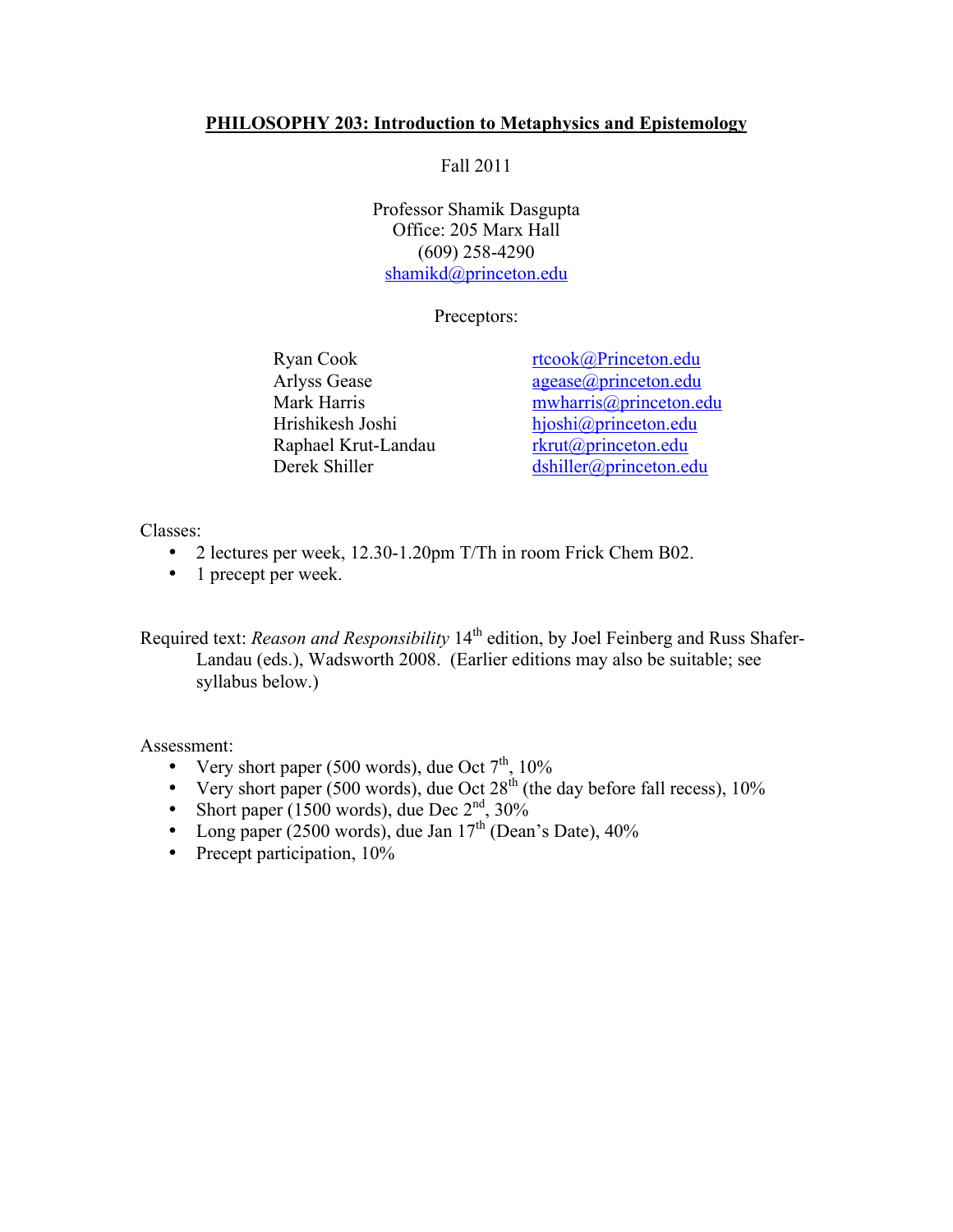## **Syllabus**

| $(B)$ = on Blackboard<br>$* =$ optional | $(F)$ = in the textbook by Feinberg                                                                                                                                                                                                                                                 |
|-----------------------------------------|-------------------------------------------------------------------------------------------------------------------------------------------------------------------------------------------------------------------------------------------------------------------------------------|
| Sept. 15th                              | Introduction (no reading)                                                                                                                                                                                                                                                           |
|                                         | <b>Topic 1: The Existence of God</b>                                                                                                                                                                                                                                                |
| Sept. 20                                | The Cosmological Argument                                                                                                                                                                                                                                                           |
|                                         | Aquinas, "The Five Ways" (F)<br>Clarke, "A Modern Formulation " (F)<br>*Rowe, "The Cosmological Argument" (F)                                                                                                                                                                       |
| Sept. 22                                | The Argument from Design I: Biological Complexity                                                                                                                                                                                                                                   |
|                                         | Paley, "The Argument from Design" (F)<br>*Orr, "Darwin vs Intelligent Design (Again)<br>http://bostonreview.net/BR21.6/orr.html<br>*Behe, "The Sterility of Darwinism"<br>http://www.arn.org/docs/behe/mb_brresp.htm<br>*Response by Orr<br>http://bostonreview.net/BR22.1/orr.html |
| Sept. 27                                | The Argument from Design II: Fine-Tuning                                                                                                                                                                                                                                            |
|                                         | Collins, "God, Design and Fine-Tuning" (B)<br>Garcia, "Teleological and Design Arguments (B)<br>*Dawkins, <i>The God Delusion</i> , pp. 134—151 (B)                                                                                                                                 |
| Sept. 29                                | Pascal's Wager                                                                                                                                                                                                                                                                      |
|                                         | Pascal, "The Wager" (F)<br>*Hajek, "Pascal's Wager (B)<br>http://plato.stanford.edu/entries/pascal-wager/                                                                                                                                                                           |
|                                         | <b>Topic 2: Skepticism</b>                                                                                                                                                                                                                                                          |
| Oct. 4                                  | Testimony                                                                                                                                                                                                                                                                           |
|                                         | Lackey, "Knowing from Testimony" (B)<br>*Fricker, "Against Gullibility" (B)                                                                                                                                                                                                         |

Oct. 6 Hume's Problem of Induction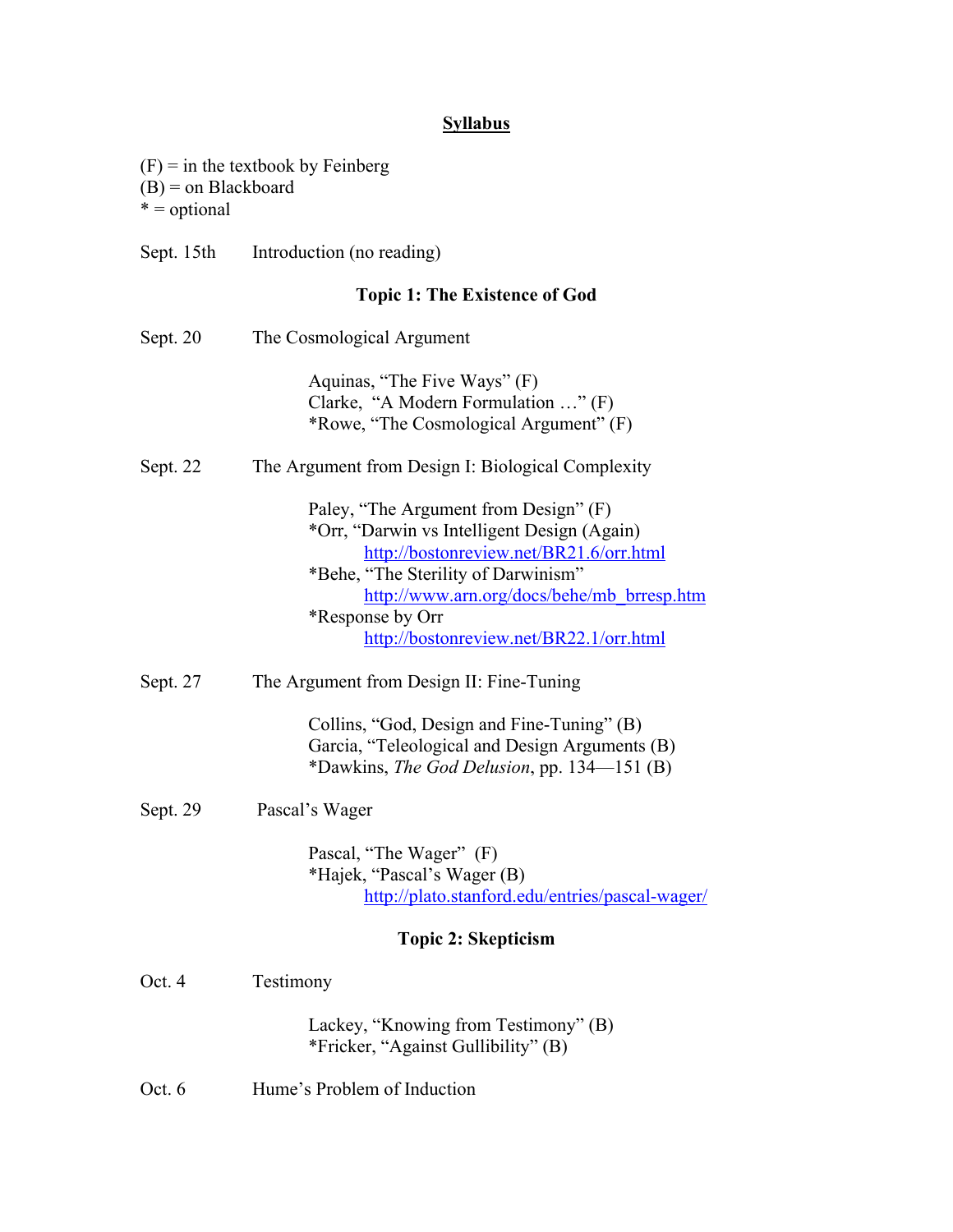|          | Hume, <i>Enquiry Concerning Human Understanding</i> , II, IV (F)<br>Salmon, "An Encounter with David Hume" (F)                           |
|----------|------------------------------------------------------------------------------------------------------------------------------------------|
| Oct. 11  | Solutions to Hume's Problem?                                                                                                             |
|          | Hume, <i>Enquiry</i> , $V$ (F)<br>Strawson, "The 'Justification' of Induction" (B)                                                       |
| Oct. 13  | The New Riddle of Induction                                                                                                              |
|          | Goodman, "The New Riddle of Induction" (B)                                                                                               |
| Oct. 18  | Inference to the Best Explanation                                                                                                        |
|          | Harman, "The Inference to the Best Explanation" (B)<br>van Fraassen, "Inference to the Best Explanation: Salvation by<br>Laws" $(B)$     |
| Oct. 20  | Descartes' Problem                                                                                                                       |
|          | Descartes, <i>Meditations 1 and 2</i> (F)<br>*Feldman, <i>Epistemology</i> , ch. 1 and ch. 6 (B)                                         |
| Oct. 25  | Solutions to Descartes' Problem?                                                                                                         |
|          | Moore, "Proof of an External World" (F)<br>Russell, <i>Problems of Philosophy</i> , ch. 2 (B)<br>http://www.ditext.com/russell/rus2.html |
| Oct. 27  | Epistemic Relativism                                                                                                                     |
|          | Boghossian, "Fear of Knowledge" Chapters 5 and 6 (B)                                                                                     |
|          | <b>FALL RECESS</b>                                                                                                                       |
|          | <b>Topic 3: The Metaphysics of Persons</b>                                                                                               |
| Nov. $8$ | Dualism I: The Knowledge Argument                                                                                                        |
|          | Jackson, "The Qualia Problem" (F)<br>Jackson, "What Mary Didn't Know" (B)                                                                |
| Nov. 10  | Dualism II: The Conceivability Argument                                                                                                  |
|          | Descartes, <i>Meditations</i> $6(F)$                                                                                                     |